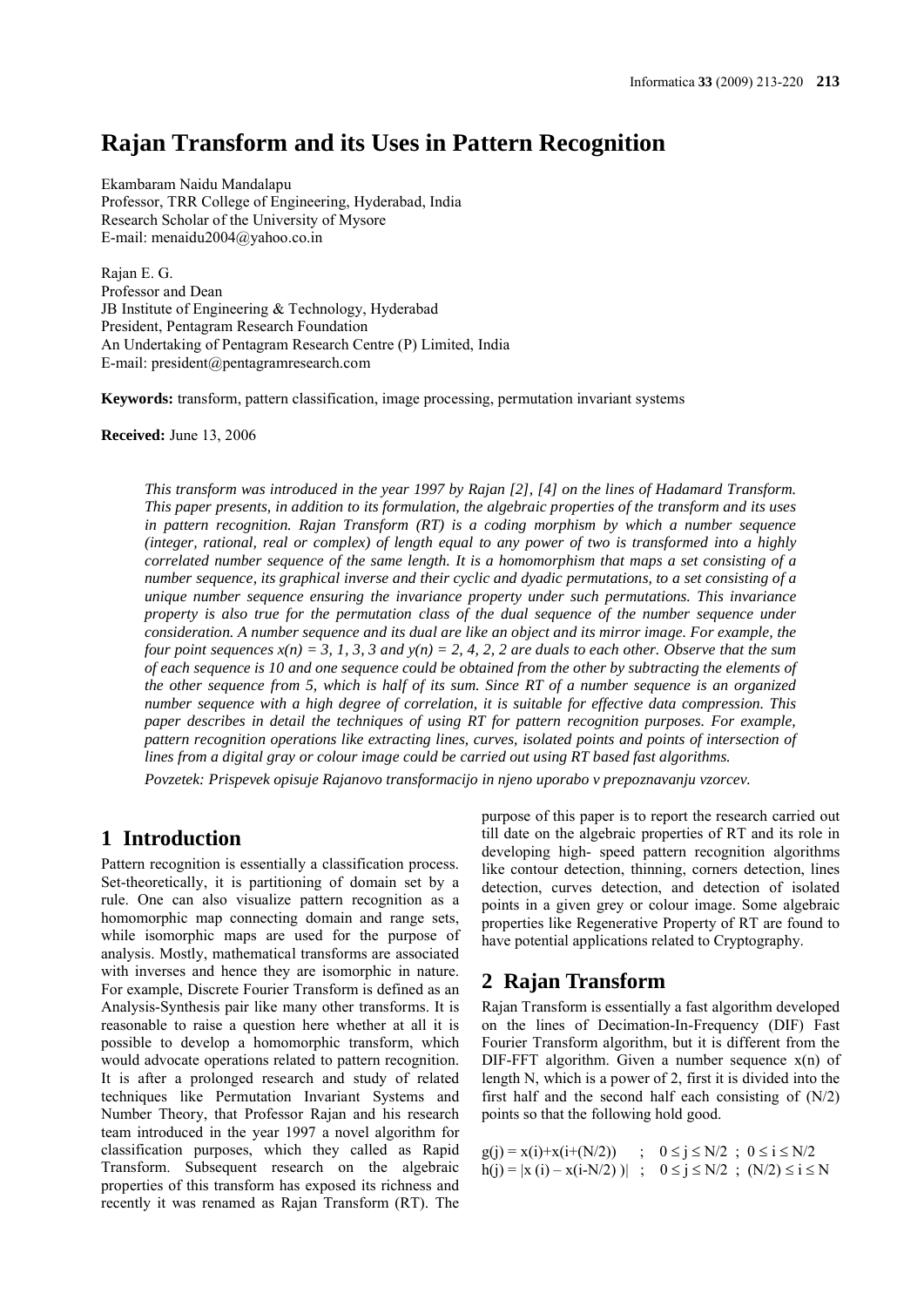Now each (N/2)–point segment is further divided into two halves each consisting of (N/4) points so that the following hold good.

$$
g_1(k) = g(j) + g(j + (N/4)) ; 0 \le k \le (N/4) ; 0 \le j \le (N/4)
$$
  
\n
$$
g_2(k) = |g(j) - g(j - (N/4))| ; 0 \le k \le (N/4) ; (N/4) \le j \le (N/2)
$$
  
\n
$$
h_1(k) = h(j) + h(j + (N/4)) ; 0 \le k \le (N/4) ; 0 \le j \le (N/4)
$$
  
\n
$$
h_2(k) = |h(j) - h(j - (N/4))| ; 0 \le k \le (N/4) ; (N/4) \le j \le (N/2)
$$

This process is continued till no more division is possible. The total number of stages thus turns out to be  $log_2N$ . Let us denote the sum and difference operators respectively as  $+$  and  $\sim$ .

Then the signal flow graph for the Rajan Transform of a number sequence of length 8 would be of the form shown in figure 2.1.

If  $x(n)$  is a number sequence of length  $N = 2<sup>k</sup>$ ; K > 0, then its Rajan Transform is denoted as  $X(k)$ . RT is applicable to any number sequence and it induces an isomorphism in a class of sequences, that is, it maps a domain set consisting of the cyclic and dyadic permutations of a sequence on to a range set consisting of sequences of the form  $X(k)E(r)$  where  $X(k)$  denotes the permutation invariant RT and E(r) an encryption code corresponding to an element in the domain set. This map is a one-to-one and on to correspondence and an inverse map also exists. Hence it is viewed as a transform.

Consider a sequence  $x(n) = 3, 8, 5, 6, 0, 2, 9, 6$ . Then  $X(k) = 39, 5, 13, 9, 13, 1, 7, 5$ . The signal flow graph for



Figure 2.1: Signal flow diagram of one-dimensional 8 point RT.

this transform together with the encryption key (number 0 or 1 inside the brackets) is given in figure 2.1.

Observe from the diagram that  $E(r)$  is a union of three sequences  $E_1(r) = 0, 0, 0, 0, 1, 1, 0, 0, E_2(r) = 0, 0,$ 0, 0, 0, 0, 1 and  $E_3(r) = 0$ , 0, 0, 1, 0, 1, 0, 0. That is,  $E(r) = E_1(r)E_2(r)E_3(r)$ . Now, the sequence  $X(k)E(r) = 39$ , 5, 13, 9, 13, 1, 7, 5, 0, 0, 0, 0, 1, 1, 0, 0, 0, 0, 0, 0, 0, 0, 0, 1, 0, 0, 0, 1, 0, 1, 0, 0 is the RT of the input sequence  $x(n) = 3, 8, 5, 6, 0, 2, 9, 6$ . In general, the first point in a RT is called 'Cumulative point Index' (CPI).

A closed form expression for RT is described below. RT is applicable to sequences consisting of both positive as well as negative numbers. The forward transform can be obtained by operating the input sequence using a matrix operator called **R** matrix, recursively by dividing input sequence as well as by partitioning the **R** matrix in the following manner.

$$
\ldots 2.1
$$

$$
A_{N\times1} = K_N \times X_{N\times1}
$$
  
where 
$$
R_N = \begin{bmatrix} I_{N/2} & I_{N/2} \\ -e_k I_{N/2} & e_k I_{N/2} \end{bmatrix}
$$
 of size  $N \times N$ 

X is the column matrix containing input sequence of length N.  $I_{N/2}$  is the identity matrix of size N/2, that is, half the size of the input sequence matrix  $X_{NX1}$ . Basic identity matrix  $I_1=1$ ; and  $e_k$  is the encryption function with k as encryption value which is defined as  $e_k = (-1)^k$  such that

$$
k = 1; \quad \text{for } x(i + N/2) < x(i); 0 \le i \le N/2 \quad \dots 2.2
$$
\n
$$
= 0; \quad \text{otherwise}
$$

and  $x(i)$  is the i<sup>th</sup> element of matrix  $X_{NX1}$ . Now divide the matrix  $A_{NXI}$  into two column matrices, namely  $A_{00}$  and  $A_{01}$  of size N/2 and treating these matrices as two input sequences, compute the two new  $A_{10}$  and  $A_{11}$  matrices by using the operator  $R_{N/2}$  for both the sequences. Note that size of the R matrices used is one half of the original  $R_N$ matrix. Continue the above procedure iteratively till the size of the sub matrices is reduced to two. So, we have N  $= 2^{n-p}$ , for p<sup>th</sup> iteration stage, with p = 1, 2,..., n. All the encryption binary values, that is, k values thus generated during the process of computation per iteration are to be associated with the final spectrum, to recover the original sequence through inverse transformation technique. Note that this closed form expression precisely defines the algorithm stated in the beginning of this section.

# **3 Inverse Rajan Transform**

Retrieval of the information or the signal  $x(n)$  can be done by Inverse Rajan Transform (IRT) [2], [4]. The basic requirements for the IRT computation are the RT coefficients associated with the encryption values (k values) that are generated by encryption function while computing forward RT.

The strategy adopted here is to retrace the forward transform signal flow graph. It was observed that the point-wise addition of a constant value, say K to the sample sequence  $x(n)$  while computing forward RT, changes only the DC component  $X_0$ , that is, the CPI to  $X_0+NK$ , which is the first coefficient of the newly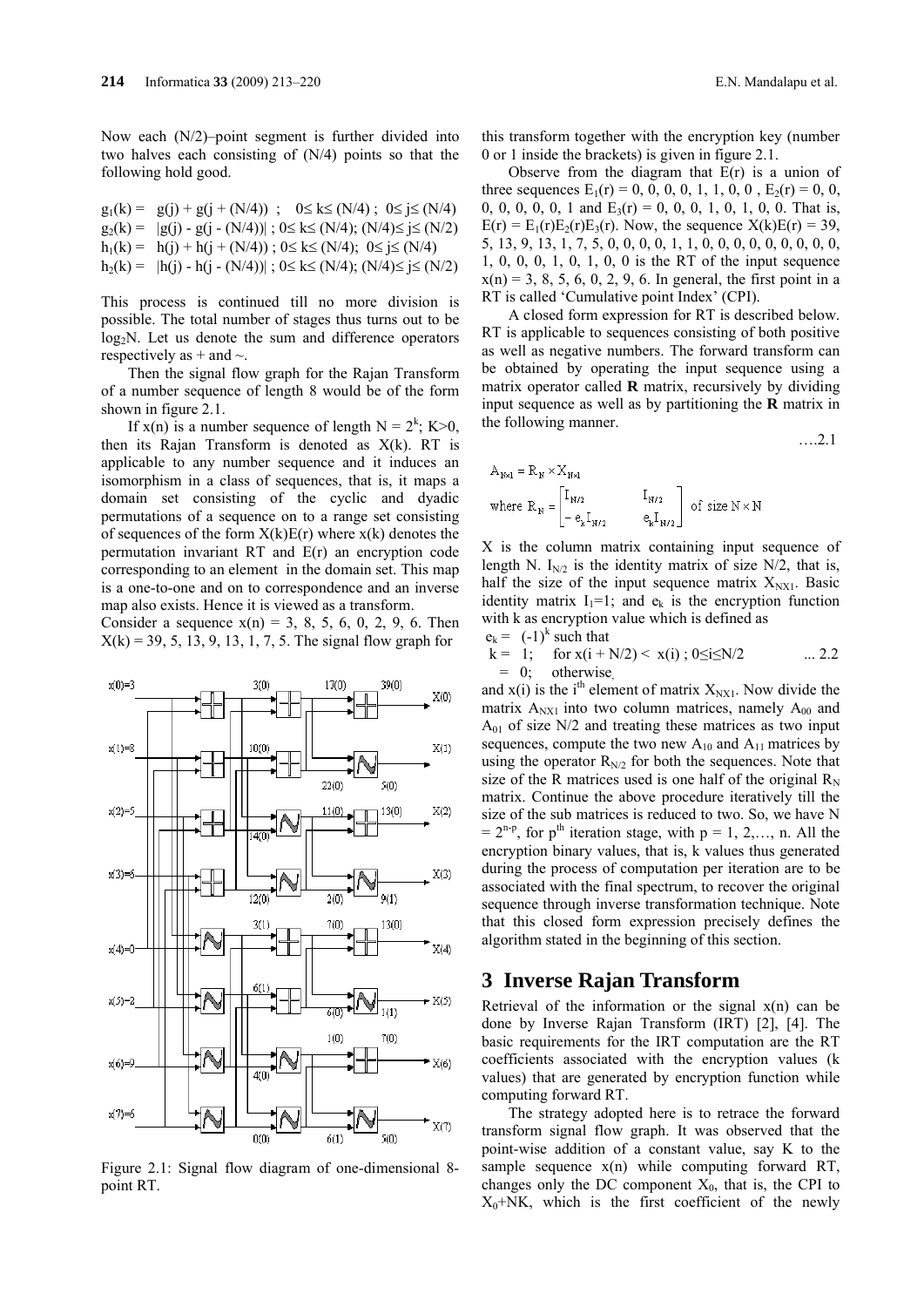computed RT, and the remaining spectral values remain the same of the original spectrum. For example, the RT spectrum  $X(k)$  of the sequence  $x(n) = 3, 8, 5, 6, 0, 2, 9, 6$ is 39, 5, 13, 9, 13, 1, 7, 5. Now let us build a new sequence  $x_1(n) = 4, 9, 6, 7, 1, 3, 10, 7$  by adding K=1 to the sequence  $x(n) = 3, 8, 5, 6, 0, 2, 9, 6$ . The RT spectrum of the new sequence is  $X_1(k) = 47, 5, 13, 9, 13,$ 1, 7, 5.

Now, in order to work with sequences containing negative sample values, we proceed as usual in the case of forward transform. But, the inverse transform is calculated just by adding a constant value  $N(2^M-1)$  to the CPI value of the spectrum. M is the bit length required to represent the maximum quantization level of the samples and N is the length of the sequence. This constant factor  $K = (2<sup>M</sup>-1)$  is chosen such that all the maximum possible negative values of the sequence  $x(n)$  are level shifted to 0 or above. This DC shift is required, because we hide the sign of the negative values that are generated while computing the forward RT. As mentioned earlier, RT induces an isomorphism between the domain set consisting of the inverse, cyclic, dyadic and dual class permutations of a sequence on to a range set consisting of sequences of the form  $X(k)E(r)$  where  $X(k)$  denotes the permutation invariant  $RT$  and  $E(r)$  an encryption code corresponding to an element in the domain set. This map is a one-to-one and on-to correspondence and an inverse map also exists. Thus RT is viewed as a transform. Now we provide a technique for obtaining the inverse of Rajan Transform.

Inverse Rajan transform (IRT) is a recursive algorithm and it transforms a RT code  $X(k)E(r)$  of length  $N(1+m)$  where  $N = 2<sup>m</sup>$  and m is the number of stages of computation, into one of its original sequences belonging to its permutation class depending on the encryption code  $E(r)$ . The computation of IRT is carried out in the following manner. First the input sequence is divided into segments each consisting of two points so that either  $c(2i+1) = (X(2i+1)X(2i+1))/2$  $(y(2k) | \mathbf{y}(2k+1))/2$ 

| $g(z+1) =$  | $(\Lambda(ZK)^+\Lambda(ZK+1))/Z$                      |
|-------------|-------------------------------------------------------|
| g(2j)       | max $(X(2k), X(2k+1))$ -g $(2j+1)$                    |
|             | if $E_1(2r)=0$ and $E_1(2r+1)=0$ ;                    |
|             | $0 \le j \le N$ ; $0 \le k \le N$ ; $0 \le r \le N$ , |
|             | or                                                    |
| g(2j)       | $(X(2k)+X(2k+1))/2$                                   |
| $g(2j+1) =$ | max $(X(2k), X(2k+1) - g(2j))$                        |
|             | if $E_1(2r) = 1$ or $E_1(2r+1) = 1$ ;                 |
|             | $0 \le j \le N$ ; $0 \le k \le N$ ; $0 \le r \le N$ . |

The resulting sequence is divided into segments each consisting of four points. Each 4-point segment is synthesized as per the above procedure. The resulting sequence is further divided into segments each consisting of eight points and the same procedure is carried out. This process is continued till no more division is possible. Consider  $X(k) = 39, 5, 13, 9, 13, 1, 7, 5$ . Then its IRT is  $x(n) = 3, 8, 5, 6, 0, 2, 9, 6$ . The inverse  $x(n)$  is obtained from the given  $X(k)E(r)$  as shown in figure 3.1.

The symbols  $\wedge$  > and  $\sim$  respectively denote the operators average of two, maximum of two and difference of two. Note that IRT will work only in the presence of encryption sequence E(r) and for every member of the permutation class there would be a unique

encryption sequence. Study of the class of encryption sequences corresponding input sequences itself is a field of active research.



Figure 3.1: Signal flow diagram of IRT of a spectral sequence.

As already outlined that RT hides negative signs and so it is important to add  $N(2^M-1)$  to  $X(0)$  in order to get back the original sequence. Let  $X_{NX1}$  be the column matrix of the RT coefficients of length N, and the associated encryption values generated per iteration are orderly arranged in the form of column matrices  $E^1$ ,  $E^2$ , ...,  $E^{n-1}$ , of length N/2, where  $n = log_2N$ . For  $N = 8$ , we have  $E<sup>1</sup>$ and  $E^2$ , two encryption matrices of size 4X1 with binary encryption values as elements. Here  $X_{\text{NX1}}$  is the RT coefficient matrix.  $R_{\text{NX1}}$  is the intermediate matrix.  $A_{\text{NX1}}$ is the matrix with the elements positioned in their appropriate positions using the encryption matrix  $E<sup>r</sup>$ corresponding to the current iteration.  $\bar{E}^r$  is the matrix obtained by element wise complementing the  $E<sup>r</sup>$  matrix, where  $r = n-1, n-2, ..., 1$ .

Since we trace back the forward algorithm, we start initially with  $N=2^p$ , with  $p = 1, 2, 3, \ldots$ , n. Hence, we use initially the encryption matrix that is generated at the last stage of forward RT computation and further use the remaining matrices in the reverse order, for IRT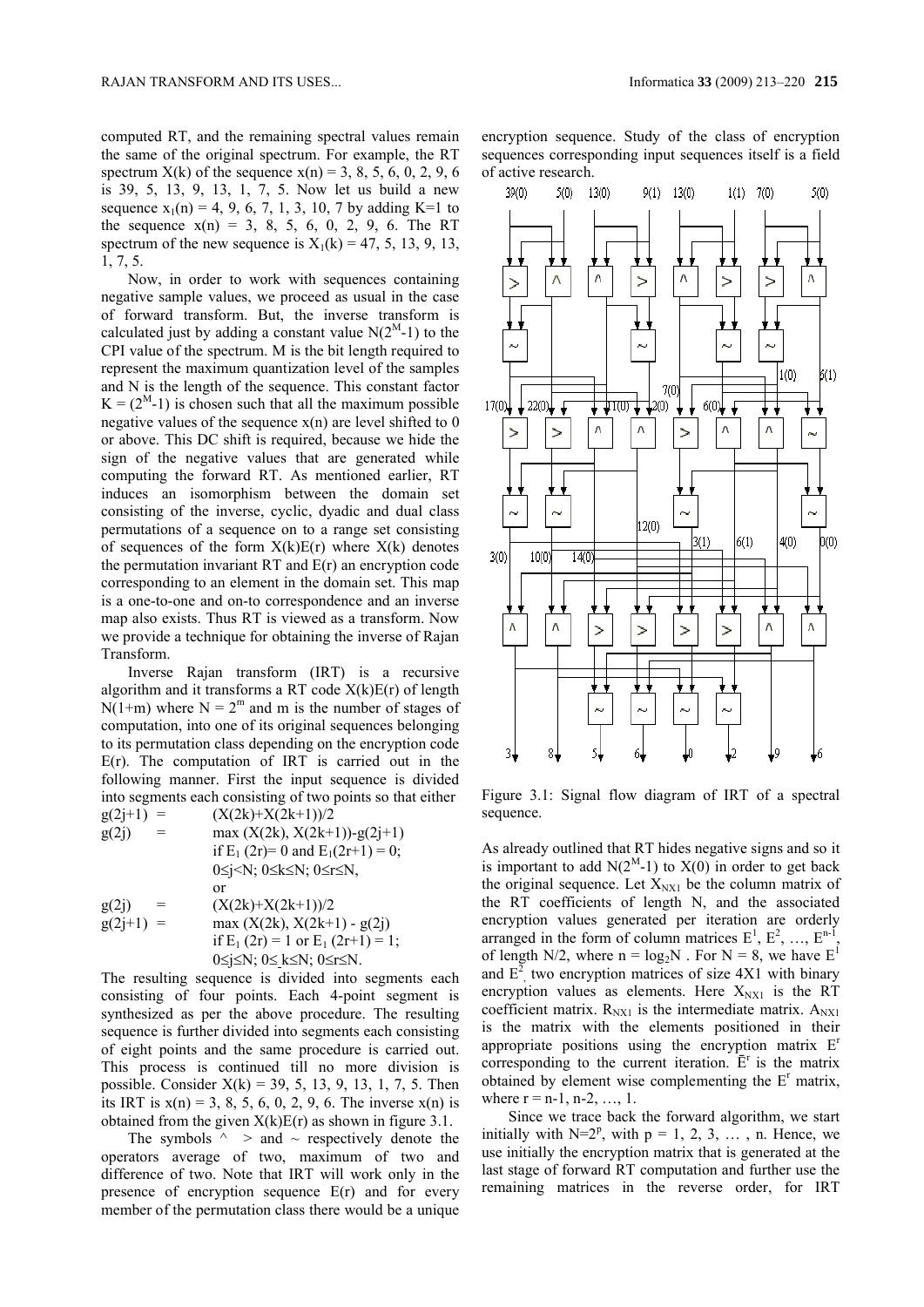computation. Each encryption matrix is to be partitioned as per the requirement.

The closed form expression shown as equation 3.1 represents the Inverse Rajan Transform. For example, let us consider a sequence  $x(n)$  which has a maximum

$$
[\mathbf{R}_{\text{net}}] = \begin{bmatrix} \max(\mathbf{x}_{1}, \mathbf{x}_{1}, \mathbf{a}_{0}) \\ \vdots \\ \max(\mathbf{x}_{m/2}, \mathbf{x}_{n}) \\ 0 \end{bmatrix} - \frac{1}{2} \begin{bmatrix} I_{m/2} & I_{m/2} \\ -I_{m/2} & -I_{m/2} \end{bmatrix} [\mathbf{X}_{m1}]
$$
  
\n
$$
[\mathbf{A}_{m1}] = \begin{bmatrix} I_{m/2} & I_{m/2} \\ I_{m/2} & I_{m/2} \end{bmatrix} [\mathbf{R}_{m1}] - \begin{bmatrix} [\mathbf{E}_{m1}'] [\mathbf{I}_{m/2}] & [\mathbf{E}_{m2}] [\mathbf{I}_{m/2}] \\ \hline [\mathbf{E}_{m2}'] [\mathbf{I}_{m/2}] & [\mathbf{E}_{m2}] [\mathbf{I}_{m/2}] \end{bmatrix} [\mathbf{R}_{m1}]
$$

sample value of  $-15$ . The RT of this sequence is  $X(k)$ . ……3.1

Now one can assume the value of M to be 4 so that the maximum negative sample value in the sequence is  $-15$ . Addition of  $+15$  to each sample value in an 8-point input sequence  $x(n)$  will lead to the sequence  $x_1(n) = x(0)+15$ ,  $x(1)+15$ ,  $\ldots$ ,  $x(7)+15$ , which is level shifted to 0 and above. Now the spectrum of this level shifted sequence  $x_1(n)$  would be  $X_1(k) = X_1(0), X_1(1), \ldots, X_1(7)$ , where  $X_1(0) = X(0) + 120, X_1(1) = X(1), \ldots, X_1(7) = X(7).$ 

A specific example would make things easy. Let us consider a sequence  $x(n) = 3, 8, 5, 6, 0, 2, 9, 6$  and its RT,  $X(k) = 39, 5, 13, 9, 13, 1, 7, 5$ . Now addition of 15 to each sample point in  $x(n)$  would yield a sequence  $x_1(n)$  = 18, 23, 20, 21, 15, 17, 24, 21 and its RT would be  $X_1(k)$  $= 159, 5, 13, 9, 13, 1, 7, 5$ . Observe that  $X_1(0) = X(0) +$  $120 = 39 + 120 = 159$ . As outlined earlier, one can add  $N(2^M-1)$  to  $X(0)$  of a spectral sequence and compute the IRT as usual. Then it is important to subtract  $2^M-1$  from every sample point so as to obtain the actual sample domain sequence. Let us take the case of  $X(k) = 39, 5,$ 13, 9, 13, 1, 7, 5. Now let us add 120 only to X(0) so that the spectral sequence becomes 159, 5, 13, 9, 13, 1, 7, 5. The IRT of this sequence is 18, 23, 20, 21, 15, 17, 24, 21. By subtracting 15 from each sample value we obtain the actual sequence 3, 8, 5, 6, 0, 2, 9, 6.

# **4 Algebraic Properties of Rajan Transform**

RT has interesting algebraic properties like permutation invariance, scalar property and linear pair forming property. All such properties are explained in detail in the following.

### **4.1 Cyclic shift invariance property**

Let us consider the same sequence  $x(n) = 3, 8, 5, 6, 0, 2$ , 9, 6. Using this sequence one can generate seven more cyclic shifted versions such as  $x<sub>cl</sub>(n) = 6, 3, 8, 5, 6, 0, 2,$ 9,  $x_{c2}(n) = 9, 6, 3, 8, 5, 6, 0, 2, x_{c3}(n) = 2, 9, 6, 3, 8, 5, 6,$  $0, x_{c4}(n) = 0, 2, 9, 6, 3, 8, 5, 6, x_{c5}(n) = 6, 0, 2, 9, 6, 3, 8,$ 5,  $x_{c6}(n) = 5$ , 6, 0, 2, 9, 6, 3, 8 and  $x_{c7}(n) = 8$ , 5, 6, 0, 2, 9, 6, 3. It is obvious that the cyclic shifted version of  $x_{0}z_{0}$  is  $x(n)$  itself. One can easily verify that all these eight sequences have the same  $X(k)$ , that is, the sequence 39, 5, 13, 9, 13, 1, 7, 5 but different E(r).

#### **4.2 Graphical inverse invariance property**

The sequence  $x(n) = 3, 8, 5, 6, 0, 2, 9, 6$  has the graphical inverse  $x^{-1}(n) = 6, 9, 2, 0, 6, 5, 8, 3$ . Using this sequence one can generate seven more cyclic shifted versions such as  $x_{c1}^{-1}(n) = 3, 6, 9, 2, 0, 6, 5, 8, x_{c2}^{-1}(n) = 8, 3, 6, 9, 2,$ 0, 6, 5,  $x_{c3}^{-1}(n) = 5$ , 8, 3, 6, 9, 2, 0, 6,  $x_{c4}^{-1}(n) = 6$ , 5, 8, 3, 6, 9, 2, 0,  $x_c s^{-1}(n) = 0$ , 6, 5, 8, 3, 6, 9, 2,  $x_c s^{-1}(n) = 2$ , 0, 6, 5, 8, 3, 6, 9 and  $x_{c7}^{-1}(n) = 9$ , 2, 0, 6, 5, 8, 3, 6. It is obvious that the cyclic shifted version of  $x_{c7}^{-1}(n)$  is  $x^{-1}(n)$ itself. One can easily verify that all these eight sequences have the same  $X(k)$ , that is, the sequence 39, 5, 13, 9, 13, 1, 7, 5 but different  $E(r)$ 

### **4.3 Dyadic shift invariance property**

The term 'dyad' refers to a group of two, and the term 'dyadic shift' to the operation of transposition of two blocks of elements in a sequence. For instance, let us take  $x(n) = 3, 8, 5, 6, 0, 2, 9, 6$  and transpose its first half with the second half. The resulting sequence  $T_d^{(2)}[x(n)] =$ 0, 2, 9, 6, 3, 8, 5, 6 is the 2-block dyadic shifted version of x (n). The symbol  $T_d^{(2)}$  denotes the 2-block dyadic shift operator. In the same manner, we obtain  $T_d^{(4)}[T_d^{(2)}[x(n)]] = 9, 6, 0, 2, 5, 6, 3, 8$  and  $T_d^{(8)}[T_d^{(4)}[T_d^{(2)}[x(n)]]]=6$ , 9, 2, 0, 6, 5, 8, 3. One can easily verify that all these dyadic shifted sequences have the same  $X(k)$ , that is, the sequence 39, 5, 13, 9, 13, 7, 5 but different E(r). There is yet another way of dyadic shifting the input sequence  $x(n)$  to  $T_d^{(2)}[T_d^{(4)}[T_d^{(8)}[x(n)]]]$ . Let us take  $x(n) = 3, 8, 5, 6, 0, 2, 9, 6$  and obtain the following dyadic shifts:  $T_d^{(8)}[x(n)] = 8, 3, 6, 5, 2, 0, 6, 9$ ,  $T_d^{(4)} [T_d^{(8)} [x(n)]] = 6, 5, 8, 3, 6, 9, 2, 0$  and  $T_d^{(2)}[T_d^{(4)}[T_d^{(8)}[x(n)]]] = 6, 9, 2, 0, 6, 5, 8, 3.$  Note that  $T_d^{(2)}[T_d^{(4)}[T_d^{(8)}[x(n)]]] = T_d^{(8)}[T_d^{(4)}[T_d^{(2)}[x(n)]]]$ . One can easily verify from the above that other than  $T_d^{(4)}[T_d^{(2)}[x(n)]]$  and  $T_d^{(8)}[x(n)]$ , all other dyadically permuted sequences fall under the category of the cyclic permutation class of  $x(n)$  and  $x^{-1}(n)$ . This amounts to saying that the cyclic permutation class of  $x(n)$  has eight non-repeating independent sequences, that of  $x^{-1}(n)$  has eight non-repeating independent sequences and the dyadic permutation classes of  $x(n)$  has two non-repeating independent sequences. To conclude, all these 18 sequences could be seen to have the same  $X(k)$ . Each of these 18 sequences has an independent encryption key  $E(r)$ .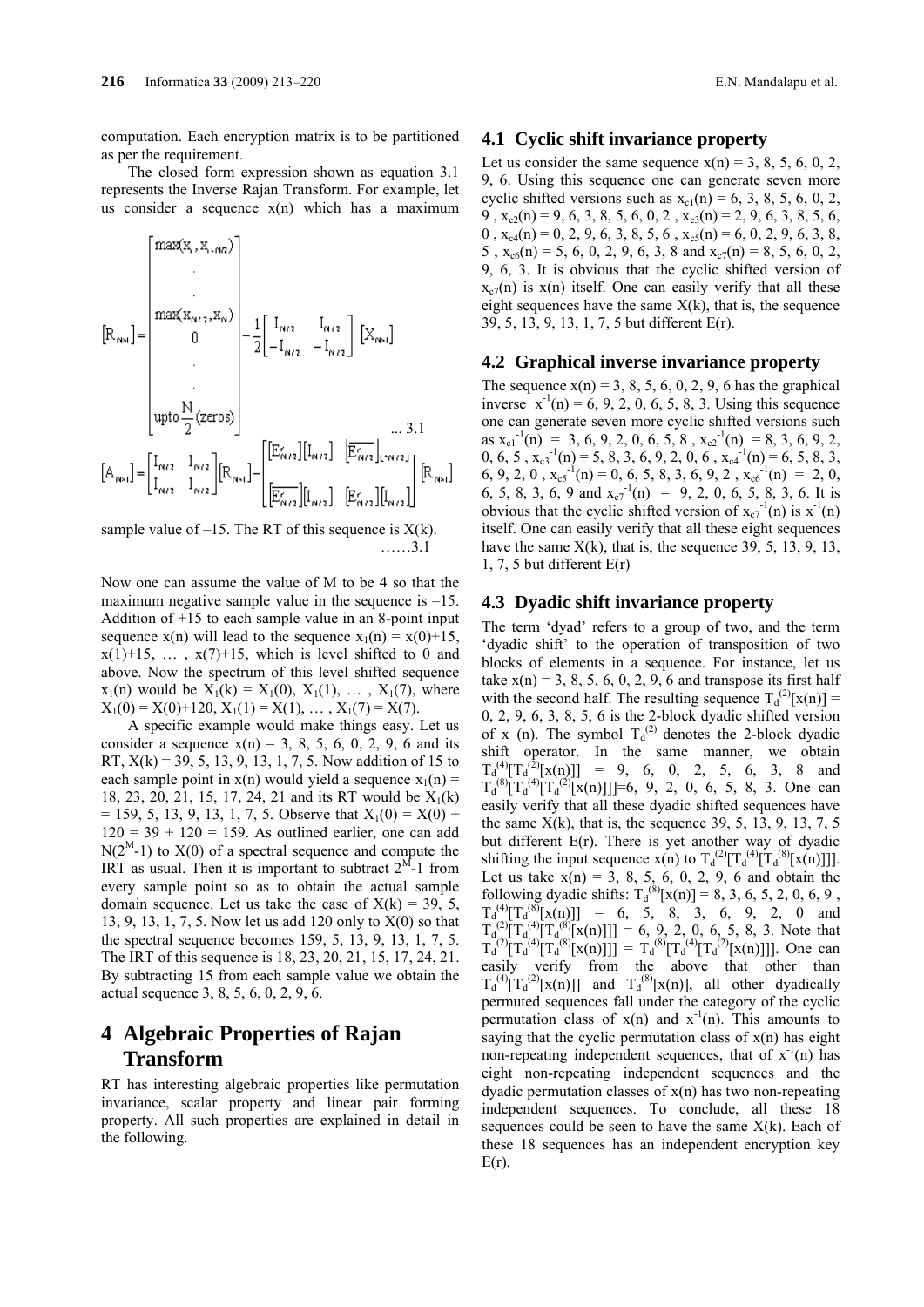RAJAN TRANSFORM AND ITS USES... Informatica **33** (2009) 213–220 **217**

### **4.4 Dual class invariance**

Given a sequence  $x(n)$ , one can construct another sequence  $y(n)$  consisting of at least one number which is not present in  $x(n)$  such that  $X(k) = Y(k)$ . In such a case,  $y(n)$  is called the dual of  $x(n)$ . Consider two sequences  $x(n) = 2$ , 4, 2, 2 and  $y(n) = 3$ , 1, 3, 3. Then  $X(k) = Y(k) =$ 10, 2, 2, 2. Figure 4.4.1 shows the symmetry property of the sequences  $x(n)$  and  $y(n)$ . The term Differential Mean (DM) refers to the mean about which the two sequences are symmetrical to each other.



Figure 4.4.1: Symmetry property of dual sequences (DM=2.5).

The major contribution of this paper is a characterization theorem (theorem 4.4.1) for classifying sequences, which have dual sequences.

**Theorem 4.4.1:** A sequence of length N=2n is said to have a dual if and only if its CPI is an even number and is divisible by N/2.

**Corollary 4.4.1.1:** Theorem 4.4.1 advocates a necessary condition but not a sufficient condition. This means that all sequences that satisfy theorem 4.4.1 need not form valid dual pairs with other sequence vide definition of dual. For example, let us consider the sequence  $x(n) = 6$ , 8, 2, 0. This satisfies theorem 4.4.1. That is its CPI is 16 and the value of  $CPI/(N/2)$  is 8. Now its dual is computed as  $y(n) = 2, 0, 6, 8$ , which is not a dual of  $x(n)$  as per the definition.

### **PROPERTIES OF DUAL SEQUENCES**

- 1. If y(n) is a dual of  $x(n)$ , then  $x(n)$  is also called the dual of y(n). Hence the pair  $\langle x(n), y(n) \rangle$  is called 'dual pair'.
- 2. Dual of a sequence, say y(n) will necessarily exhibit geometric symmetry together with the original sequence x(n).
- 3. Each dual pair has a value called 'Differential Mean' (DM), which is equal to  $(|x(i)-y(i)|)/2$ ; 0  $\le i \le (N-1)$ . It is obvious that the DM could be a real number.

## **4.5 Regenerative property**

As per theorem 4.4.1, an arbitrary sequence  $x(n)$  of length  $N=2^n$  is said to have a dual y(n) if and only if its CPI is an even number and is divisible by N/2. In other words,  $x(n)$  is said to form a dual pair with  $y(n)$ . It was observed that the sequence  $|x(0)-y(0)|, |x(1)-y(1)|, |x(2)-y(1)|$ 

y(2)|, …, |x(N-2)-y(N-2)|, |x(N-1)-y(N-1)| also satisfies theorem 4.4.1 and is eligible to form a dual pair with yet another sequence. For example let us consider a sequence  $x(n) = 3, 1, 3, 3$ . This satisfies theorem 4.4.1 since its CPI is 10 and it is divisible by N/2, that is, 2 yielding the value 5. Now one can obtain the dual sequence  $y(n) = 2$ , 4, 2, 2 by subtracting each element of  $x(n)$  from 5. Now  $x(n)$  and  $y(n)$  form a pair and yield their 'first generation sequence', say  $x_1(n) = 1, 3, 1, 1$ , which is obtained by finding the point wise difference between the parent sequences  $x(n)$  and  $y(n)$ . One can easily verify that  $x_1(n)$ also satisfies theorem 4.4.1 and forms a dual pair with  $y_1(n) = 2$ , 0, 2, 2. This property is termed here as 'regenerative property'. Another important observation follows.  $x_1(n)$  forms a dual pair with  $y_1(n)$  but this pair does not produce an offspring sequence as it was done by the pair  $\langle x(n), y(n) \rangle$ . This could be easily verified by the fact that the point wise difference between  $x_1(n)$  and  $y_1(n)$  yields  $x_1(n)$  only. Hence for brevity we call the sequences  $x_1(n)$  and  $y_1(n)$  as 'sterile sequences' and the pair  $\langle x_1(n), y_1(n) \rangle$  as a 'sterile pair'. This property exhibits the possibility of further research on generative and sterile pairs.

## **4.6 Scalar property**

Let  $x(n)$  be a number sequence and  $\ell$  be a scalar. Then the RT of  $\ell x(n)$  will be  $\ell X(k)$ , where  $X(k)$  is the RT of  $x(n)$ . For example, let us consider a sequence  $x(n) = 1, 3$ , 1, 2 and a scalar  $\ell$  of value 2. Now the RT  $X(k)$  of  $x(n)$  is 7, 3, 1, 1. The RT of  $\ell$ x(n) = 2, 6, 2, 4 is 14, 6, 2, 2 which is nothing but  $\ell X(k)$ .

## **4.7 Linearity property**

In general, RT does not satisfy the linearity property. However, it was observed that for a pair  $x(n)$  and  $y(n)$ which are number sequences either in the increasing order or in the decreasing order, the linearity property holds. That is, for  $\ell x(n)+my(n)$  where  $\ell$  and m are scalars and  $x(n)$  and  $y(n)$  are two number sequences either in the increasing or decreasing order, the RT will be  $\ell X(k)$ +mY(k), where  $X(k)$  and Y(k) are respectively the RTs of  $x(n)$  and  $y(n)$ . A characterization theorem is yet to be established for categorizing pairs of sequences which would satisfy linearity property.

## **4.8 Linear pair forming property**

Two sequences  $x(n)$  and  $y(n)$  are said to form a linear pair when  $X(k)+Y(k)$  is the RT of  $x(n)+y(n)$ , where  $X(k)$ and  $Y(k)$  are the RTs of  $x(n)$  and  $y(n)$  respectively. The symbol + denotes the point wise addition of two sequences. As outlined earlier, pairs of sequences consisting of increasing numbers of decreasing numbers only form linear pair. In general arbitrary sequences do not form linear pairs. Consequently RT could be viewed as a nonlinear transform. However, higher order RT spectra do form linear pairs, and this has been identified as a very useful property for pattern recognition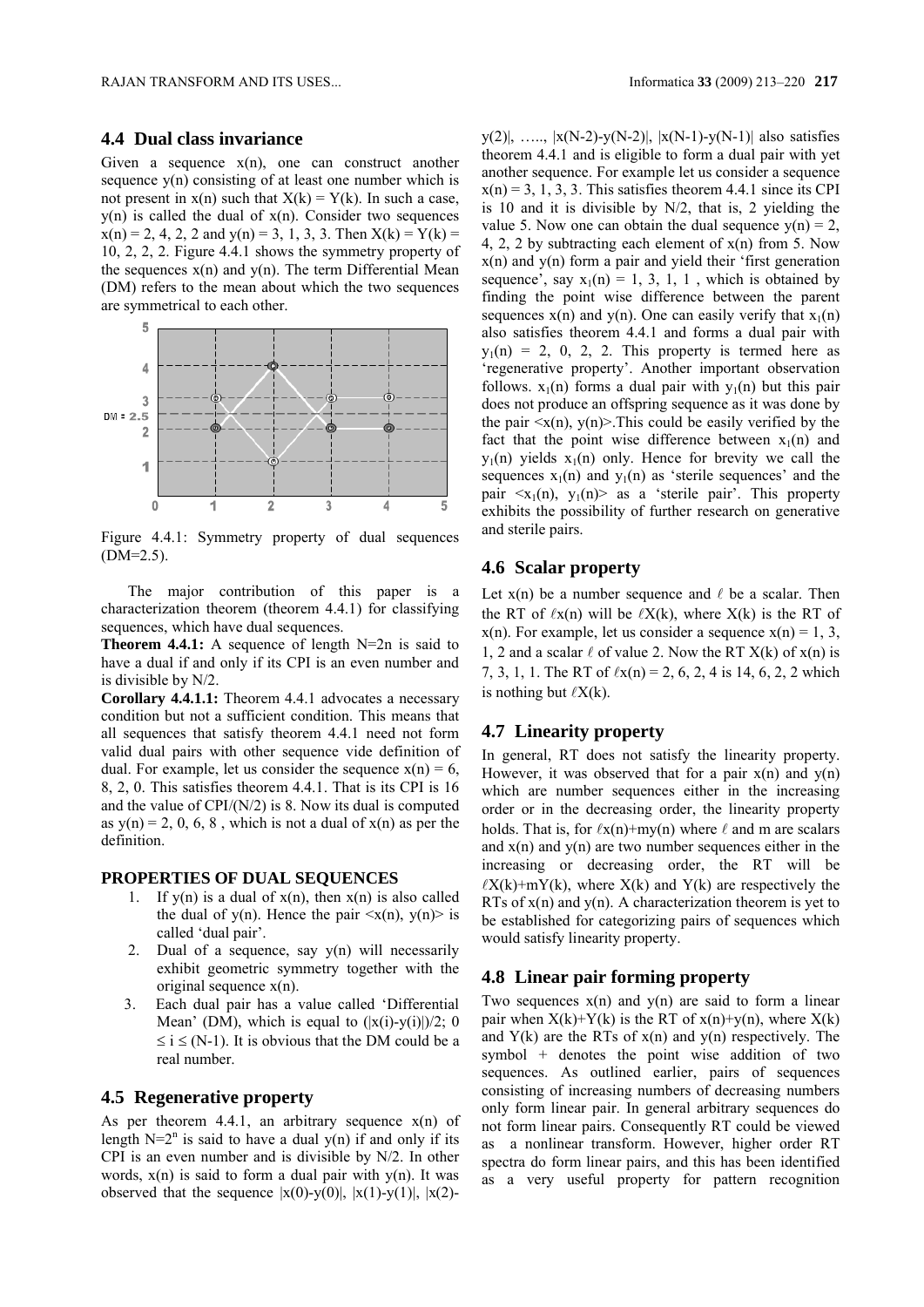purposes. For instance let us consider two arbitrary sequences  $x(n)$  and  $y(n)$  given below:

 $x(n) = 2, 2, 2, 1, 6, 2, 6, 1, 2, 3, 0, 0, 2, 5, 5, 4;$ 

 $y(n) = 4, 5, 3, 1, 0, 1, 4, 6, 6, 8, 0, 0, 7, 9, 0, 5;$ 

Now the RT of  $x(n)$  denoted as  $X_1(k)$  is computed as  $X_1(k) = 43, 7, 7, 5, 19, 7, 7, 3, 15, 1, 1, 1, 9, 1, 3, 3$  and the RT of y(n) denoted as Y<sub>1</sub>(k) is computed as Y<sub>1</sub>(k) = 59, 11, 21, 1, 17, 9, 9, 5, 29, 3, 11, 7, 11, 1, 9, 1. Now,  $z(n) = x(n) + y(n)$  is given by the sequence 6, 7, 5, 2, 6, 3, 10, 7, 8, 11, 0, 0, 9, 14, 16, 6, 8, 6, 8, 6, where as  $X_1(k)$  +  $Y_1(k) = 102, 18, 28, 6, 36, 16, 16, 8, 34, 4, 12, 8, 20, 2,$ 12, 4. Note that  $Z(k)$  is not equal to  $X_1(k) + Y_1(k)$ . Now, the second order RT spectra of  $X_1(k)$  and  $Y_1(k)$  are respectively computed as  $X_2(k) = 132, 76, 72, 64, 32, 32,$ 28, 28, 64, 32, 36, 20, 24, 16, 20, 12 and  $Y_2(k) = 204$ , 128, 76, 56, 80, 68, 48, 44, 72, 20, 32, 20, 36, 32, 16, 12. Let  $z_1(n)$  be the sequence  $X_1(k) + Y_1(k)$ . Then  $Z_1(k)$  is the RT of and  $z_1(n)$  and is computed to be 326, 194, 138, 110, 98, 86, 70, 66, 138, 70, 86, 42, 66, 62, 42, 38. Note that  $Z_1(k)$  is not equal to  $X_2(k) + Y_2(k) = 336, 204, 148,$ 120, 112, 100, 76, 72, 136, 52, 68, 40, 60, 48, 36, 24. This procedure is repeated for the third order spectra as follows:  $X_3(k) = 688, 128, 128, 64, 304, 96, 96, 64, 240,$ 0, 32, 32, 144, 32, 32, 32 and  $Y_3(k) = 944$ , 184, 336, 104, 272, 136, 144, 88, 464, 40, 176, 24, 176, 24, 144, 8 are the RTs of  $X_2(k)$  and  $Y_2(k)$  respectively. The RT of  $X_2(k) + Y_2(k)$  is computed to be 1632, 312, 464, 168, 576, 232, 240, 152, 704, 40, 208, 56, 320, 56, 176, 40 which is nothing but  $X_3(k) + Y_3(k)$ . Thus it is clear from the above example that higher order RT spectra of arbitrary sequences of equal length do form linear pairs, and so the name 'linear pair forming property'. Linear pair forming property is also called self-organizing property.

# **5 Pattern Recognition and Processing using Rajan Transform**

## **5.1 Basic philosophy**

Spectral domain image processing advocates the manipulation of spectral components in deciding the conditions for extracting various features in a given image. For example, high pass filtering of frequency spectral components allows the extraction of edges in a digital image, where as, low pass filtering of frequency spectral components causes smoothing of edges. Rajan Transform is basically a fast algorithm which yields spectral components of a signal sequence. Thus it is



reasonable to surmise that one can as well think of using RT for spectral domain processing of digital images and one may proceed on the following lines. The given digital image is scanned by the neighbourhood window, which is shown in figure 5.1.1.

The image pixels corresponding to the cells in the window are labeled as  $x_0$ ,  $x_1$ ,  $x_2$ ,  $x_3$ ,  $x_4$ ,  $x_5$ ,  $x_6$  and  $x_7$ . RT of this sequence is  $X(k)$ . The CPI is divided by 8, which yields the average value. The number of spectral values in the RT sequence, which are below or above the average value, plays an important role in the processing of an image. Consider a sequence  $x(n) = 1, 3, 2, 1, 2, 3$ , 1, 2 and its RT :  $X(k) = 15, 3, 3, 3, 3, 1, 1, 1$ .



Figure 5.1.2: Pictorial representation of  $x(n)$  and  $X(k)$ .

With reference to figure 5.1.2, the CPI:  $X_0$  is 15 and the average value is  $X_0 / 8 = 15 / 8 = 1.875$ . Note that there are three spectral values less than the average value and three are above the average value, excluding  $X_0$ . The spectral components 1, 1 and 1 shown in figure 5.1.2 are less than the average value 1.875. The central pixel value of the image is updated based on such facts.

## **5.2 Sample algorithms for image processing and pattern recognition**

In what follows, we discuss RT based fast algorithms for certain traditional image processing operations like contouring and thinning and for pattern recognition operations like corners detection, lines detection and curves detection [3].

### **5.2.1 Contouring algorithm**

The given digital image is scanned by a 3X3 empty window. On each move, the boundary pixels of the 3X3 sub image covered by this window are stored in a temporary array and its RT found. Then the average value T is calculated by dividing the CPI by 8. Now each RT element is compared with T. The number of elements that are less than T is counted. If this count is greater Figure 5.1.1: Neighbourhood window. than 6, then the central pixel is substituted with a value 0.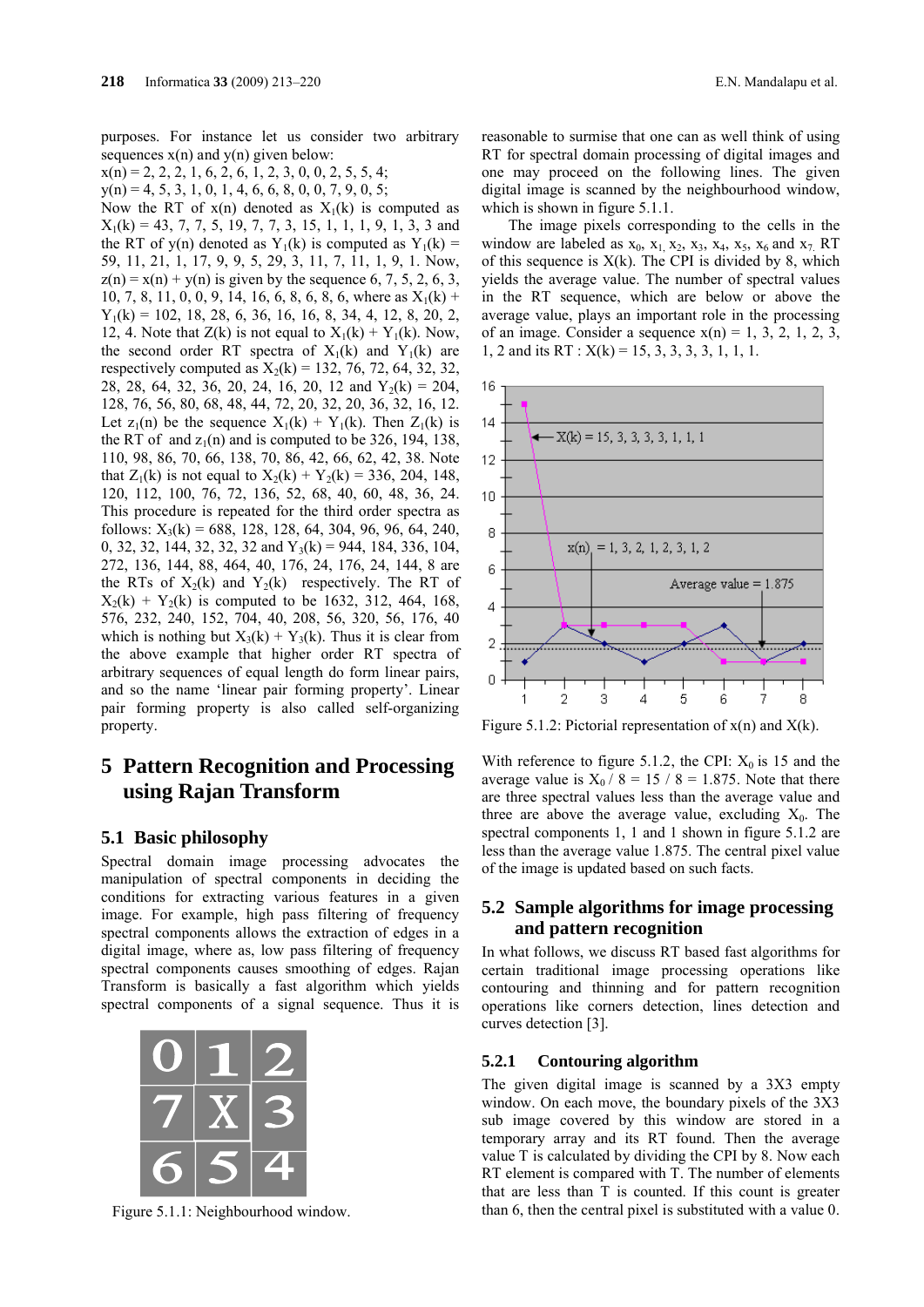Otherwise, the window moves to the right. This procedure is continued till the entire image is scanned.

The overall effect is that the boundaries of regions that appear to be uniform are retained and the central pixels are erased. One can always choose the value of T from 3 to 7 depending on the requirement. Figure 5.2.1.1 shows the digital image of a pattern and its contour map obtained the RT based algorithm.



Figure 5.2.1.1: Original image and its contour map.

## **5.2.2 Thinning algorithm**

Thinning is the complementing operation of contouring. The algorithm given for contouring is used in this case also but with the exception that instead of removing the central pixel, the boundary pixels are removed. This operation is otherwise called Onion Peeling. Repeated boundary removal leads to thinned version of the original image. Figure 5.2.2.1 shows the pattern and its thinned version obtained the above RT based thinning algorithm.



Figure 5.2.2.1: Original image and its thinned version.

### **5.2.3 Corners detection**

On every move of the 3X3 window, the RT sequence, say, G[0],G[1],G[2],G[3],G[4],G[5],G[6],G[7] corresponding to the sequence of the numbered cell values is checked for the following conditions :

### **Corners due to pairs of lines subtending an angle of 45 or its integral multiples:**

(1) The number of RT elements that are less than T must be 4. (2) Alternate RT elements G[0], G[2], G[4], and G[6] should be greater than T.

**Corners due to pairs of lines subtending 90 or its integral multiples:**

(1) The number of RT elements that are less than T must be 4. (2) The RT elements  $G[0]$ ,  $G[1]$ ,  $G[4]$  and  $G[5]$ should be greater than T.

The above procedure is repeated till the entire image is scanned. The overall effect is that the resulting image would consist only of corner points. Figure 5.2.3.1 shows the image of the contoured pattern and its processed image consisting of corners only using the above RT based corners detection algorithm.



Figure 5.2.3.1: Contoured pattern and image consisting of corners.

### **5.2.4 Lines detection**

On every move of the 3X3 window, the RT of each boundary values sequence is checked for the following condition:

(1) The number of RT elements that are less than T must be 4. (2) The first four RT elements including the CPI should be greater than T.

In such a case, the central pixel has to be a mid point of a line and so is chosen. The overall effect is that the resulting image would consist only of straight lines. Figure 5.2.4.1 shows the image of the contoured pattern and its processed image consisting of lines only using the above RT based lines detection algorithm.



Figure 5.2.4.1: Contoured pattern and image consisting of lines.

### **5.2.5 Curves detection**

A curve is anything other than a straight line. So, the algorithm for detecting curves advocates the invalidity of the conditions for detecting a straight line. Figure 5.2.5.1 shows the image of the contoured pattern and its processed image consisting of curves only using the above RT based curves detection algorithm.